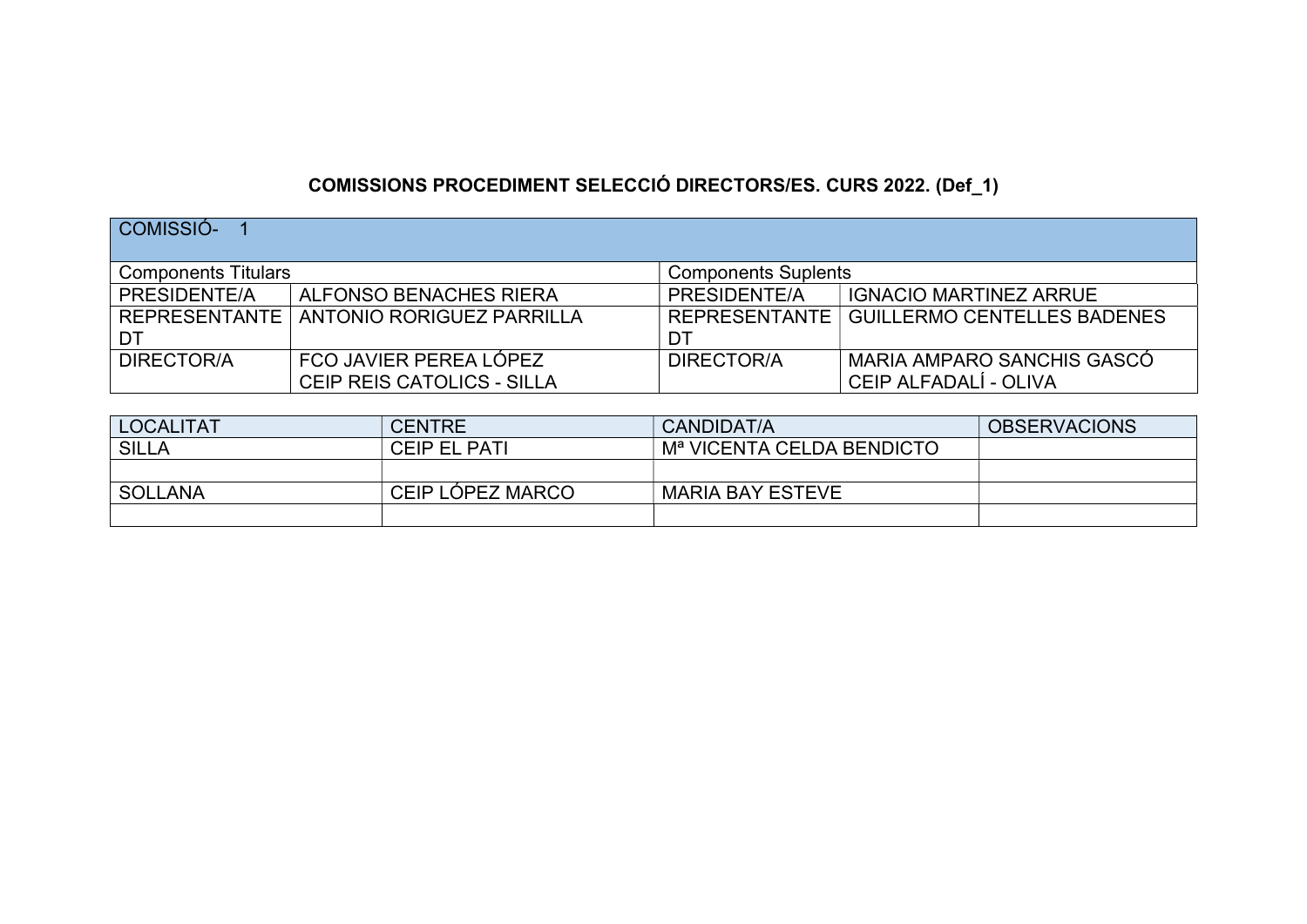## COMISSIÓ- 2

| <b>Components Titulars</b> |                          | <b>Components Suplents</b> |                                            |
|----------------------------|--------------------------|----------------------------|--------------------------------------------|
| PRESIDENTE/A               | CAMILO MIRÓ PÉREZ        | PRESIDENTE/A               | <b>IGNACIO MARTÍNEZ ARRUE</b>              |
| <b>REPRESENTANTE</b>       | ISABEL MARTÍNEZ GARCÍA   |                            | REPRESENTANTE   GULLERMO CENTELLES BADENES |
| DT                         |                          | DT                         |                                            |
| DIRECTOR/A                 | ∣ Mª CAREMN FOLQUÉS SALA | DIRECTOR/A                 | SANTIAGO TEROL TORTOSA                     |
|                            | CRA ALFAHUIR - ROTOVA    |                            | ' CEIP SANT MARC - BENIARJÓ                |

| <b>LOCALITAT</b>      | <b>CENTRE</b>                          | CANDIDAT/A                            | <b>OBSERVACIONS</b> |
|-----------------------|----------------------------------------|---------------------------------------|---------------------|
| ALBALAT DELS SORELLS  | <b>CEIP EL CASTELL</b>                 | M <sup>a</sup> TERESA NAVARRO CLIMENT |                     |
| ALBALAT DEL TARONGERS | CEIP TIRANT LO BLANC                   | <b>IRENE RIAL PÉREZ</b>               |                     |
|                       |                                        |                                       |                     |
| ALGEMESÍ              | <b>CEIP CERVANTES</b><br>(2 CANDIDATS) | M <sup>a</sup> AMPARO BAY ESTEVE      |                     |
|                       |                                        | <b>REBECA RIBERA GIRBES</b>           |                     |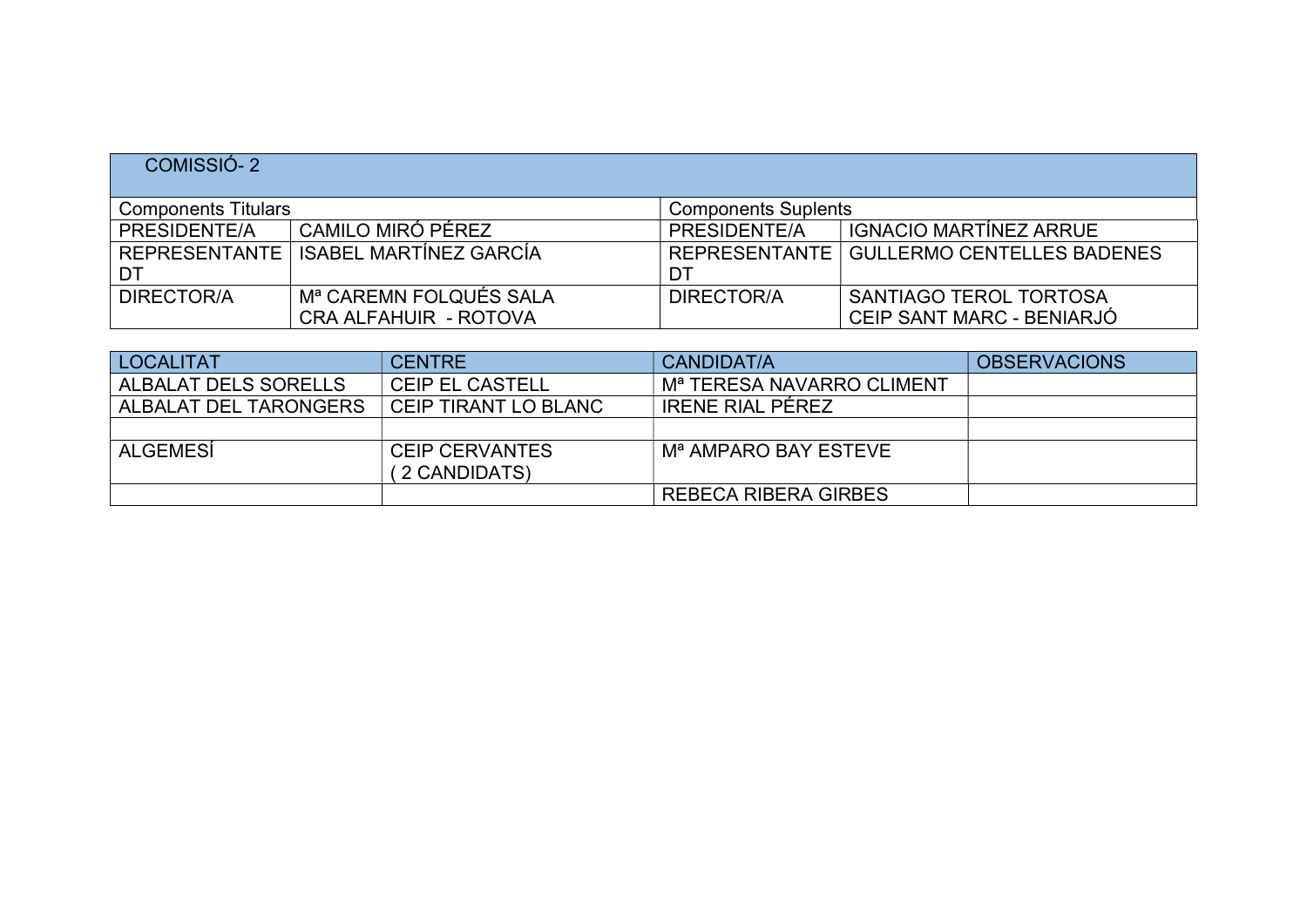| COMISSIÓ-3<br><b>IES-EOI</b> |                                     |                                     |                                      |  |
|------------------------------|-------------------------------------|-------------------------------------|--------------------------------------|--|
| <b>Components Titulars</b>   |                                     | <b>Components Suplents</b>          |                                      |  |
| PRESIDENT/A                  | <b>VICENTE MARCHANTE VILLANUEVA</b> | MIGUEL LÓPEZ BIGORRA<br>PRESIDENT/A |                                      |  |
| <b>REPRESENTANT</b>          | <b>SUSANA SANCHO MONTES</b>         | <b>REPRESENTANT</b>                 | <b>GUILLERMO CENTELLES BADENES</b>   |  |
| DT                           |                                     | DT                                  |                                      |  |
| DIRECTOR/A                   | JOSEP LLUIS PERIS GÓMEZ             | DIRECTOR/A                          | M <sup>a</sup> AMPARO BATALLER VIDAL |  |
|                              | <b>IES RAVATXOL- VALENCIA-</b>      |                                     | <b>IES AUSIAS MARCH - VALENCIA</b>   |  |
|                              | <b>CASTELLAR/ OLIVERAL</b>          |                                     |                                      |  |

| <b>LOCALITAT</b>      | <b>CENTRE</b>                | <b>CANDIDAT/A</b>                  | <b>OBSERVACIONS</b> |
|-----------------------|------------------------------|------------------------------------|---------------------|
| L'ALCUDIA DE CRESPINS | <b>IES ISABEL CLARA SIMÓ</b> | <b>GABRIELA PETUNIA REIG</b>       |                     |
|                       |                              | <b>SANCHIS</b>                     |                     |
| <b>ALZIRA</b>         | <b>IES JOSE Mª PARRA</b>     | ANGELA M <sup>a</sup> MASIA SANCHO |                     |
|                       |                              |                                    |                     |
| <b>MONTSERRAT</b>     | <b>IES ALCALANS</b>          | JOAQUÍN ALEJANDRO LORENTE          |                     |
|                       | (2 CANDIDATS)                | PÉREZ                              |                     |
|                       |                              | Mª ESTHER MARTOS LLÁCER            |                     |
|                       |                              |                                    |                     |
| <b>VALENCIA</b>       | <b>EOI BENICALAP</b>         | ELENA LOZANO GONZÁLEZ              |                     |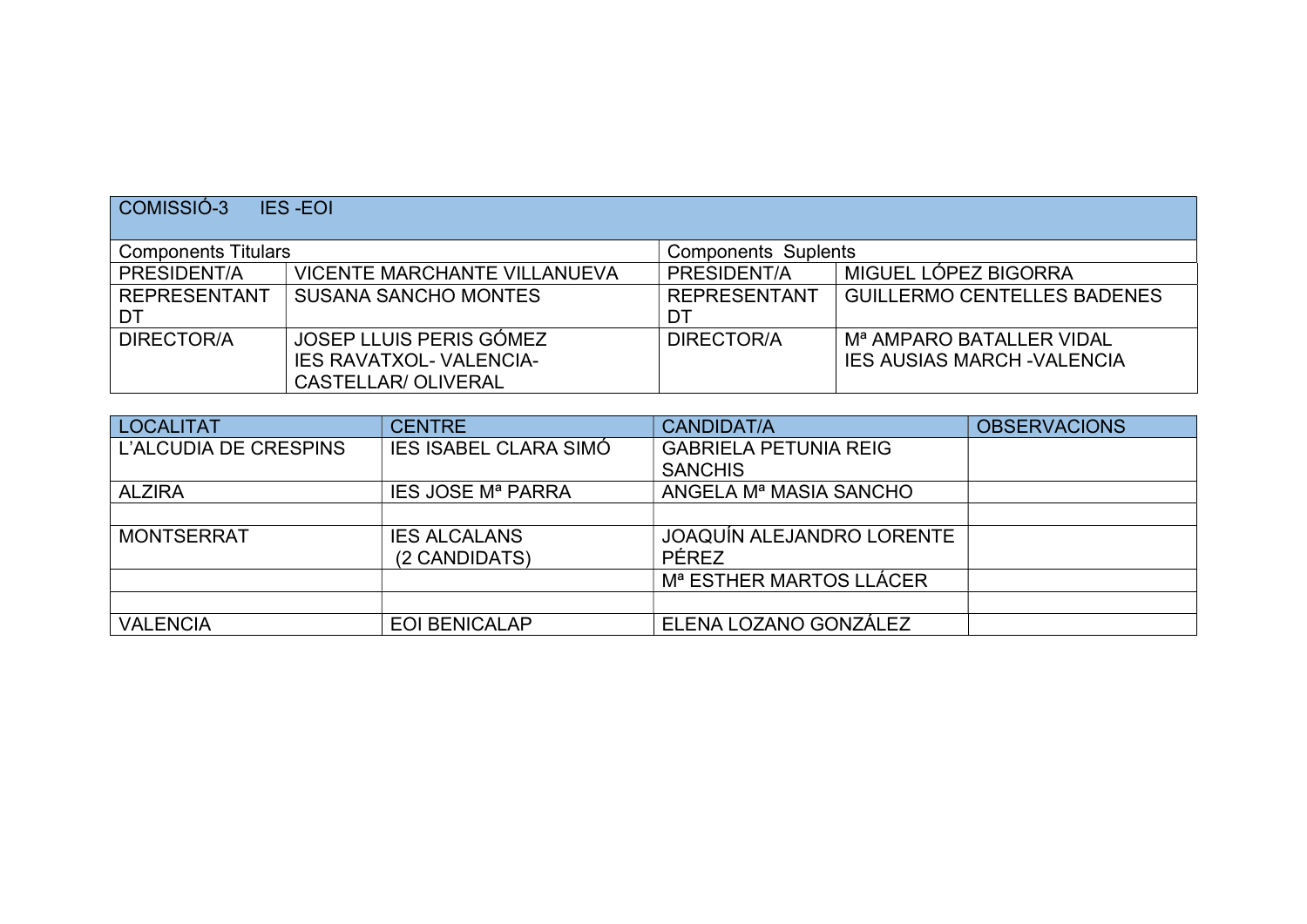| COMISSIÓ 4                 | <b>FPA</b>                   |                            |                                     |
|----------------------------|------------------------------|----------------------------|-------------------------------------|
| <b>Components Titulars</b> |                              | <b>Components Suplents</b> |                                     |
| PRESIDENT/A                | RAFAEL JUNQUERO FERNÁNDEZ    | PRESIDENT/A                | RAFAEL ATIENZA BLASCO               |
| <b>REPRESENTANT</b>        | MARIA BELÉN PORREÑO GORDILLO | <b>REPRESENTANT</b>        | M <sup>a</sup> CARMEN ROMANY PASTOR |
| ⊦ DT                       |                              | DT                         |                                     |
| DIRECTOR/A                 | <b>ESTHER SANCHO MONTES</b>  | DIRECTOR/A                 | MANUEL GOZALVEZ RODENAS             |
|                            | CEIP DR. CORACHAN - CHIVA    |                            | CEIP SERRANO CLAVERO REQUENA        |

| <b>LOCALITAT</b> | <b>CENTRE</b>          | <b>CANDIDAT/A</b>              | <b>OBSERVACIONS</b> |
|------------------|------------------------|--------------------------------|---------------------|
| <b>ALGEMESÍ</b>  | <b>FPA JAUME I</b>     | JAIME LÓPEZ HERRERO            |                     |
| <b>ALZIRA</b>    | <b>FPA ENRIC VALOR</b> | CRISTINA PELÁEZ BIALCANET      |                     |
| <b>VALENCIA</b>  | FPA FONT SANT LLUÍS    | <b>VICENTE SATORRES</b>        |                     |
|                  |                        | <b>CALABUIG</b>                |                     |
| <b>VALENCIA</b>  | FPA L'ALGUER           | M <sup>a</sup> ANGELES LONJEDO |                     |
|                  |                        | <b>VICENT</b>                  |                     |
|                  |                        |                                |                     |
|                  |                        |                                |                     |
|                  |                        |                                |                     |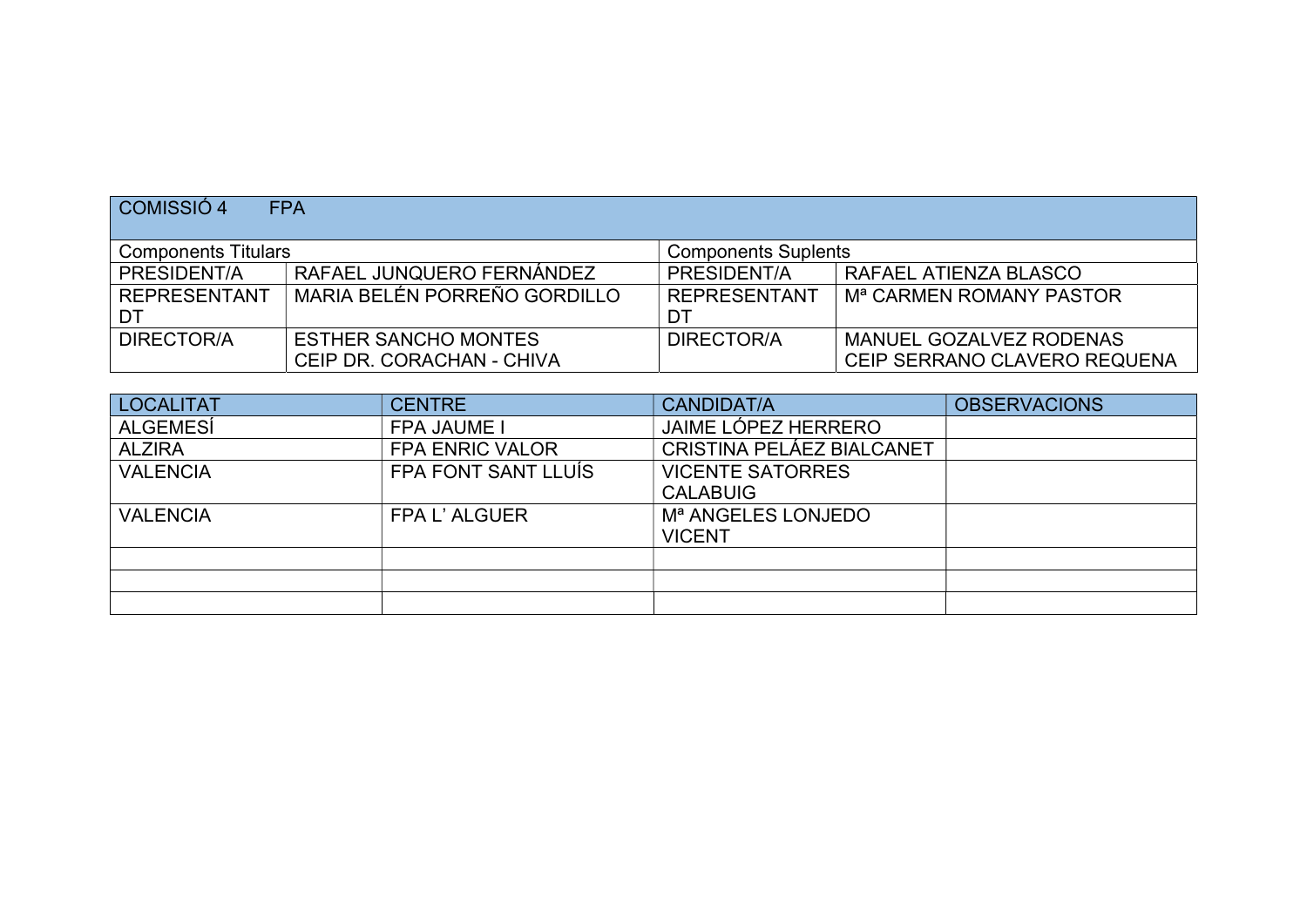| COMISSIÓ-5            | <b>IES</b>                                               |                     |                                     |  |  |
|-----------------------|----------------------------------------------------------|---------------------|-------------------------------------|--|--|
|                       | <b>Components Titulars</b><br><b>Components Suplents</b> |                     |                                     |  |  |
| PRESIDENT/A           | JUAN CARLOS CASTAÑO MOLINA                               | PRESIDENT/A         | RAFAEL ATIENZA BLASCO               |  |  |
| <b>REPRESENTANT</b>   | <b>CARMEN CORET BUENO</b>                                | <b>REPRESENTANT</b> | M <sup>a</sup> CARMEN ROMANY PASTOR |  |  |
| DT                    |                                                          | DT                  |                                     |  |  |
| <b>DIRECTOR/A IES</b> | Mª JOSÉ MARTÍNEZ SUÁREZ                                  | DIRECTOR/A IES      | CRISTINA PERIS RODRÍGUEZ            |  |  |
|                       | <b>IES DISTRICTE MARITIM - VALENCIA</b>                  |                     | <b>IES ALBAL - ALBAL</b>            |  |  |

| <b>LOCALITAT</b> | <b>CENTRE</b>                     | <b>CANDIDAT/A</b>           | <b>OBSERVACIONS</b> |
|------------------|-----------------------------------|-----------------------------|---------------------|
| <b>GANDIA</b>    | <b>IES M<sup>a</sup> ENRIQUEZ</b> | <b>RUBEN JAVIER MALONDA</b> |                     |
|                  |                                   | <b>MOLL</b>                 |                     |
| <b>OLIVA</b>     | <b>IES GABRIEL CISCAR</b>         | JESÚS JOAN RUIZ GARCÍA      |                     |
| <b>TORRENT</b>   | <b>IES VELES I VENTS</b>          | M <sup>a</sup> LUZ DEL TORO |                     |
|                  |                                   | ROSELLÓ                     |                     |
| <b>VALLADA</b>   | <b>IES VALLADA</b>                | JOSÉ Mª SAMBARTOLOMÉ        |                     |
|                  |                                   | <b>SANCHO</b>               |                     |
|                  |                                   |                             |                     |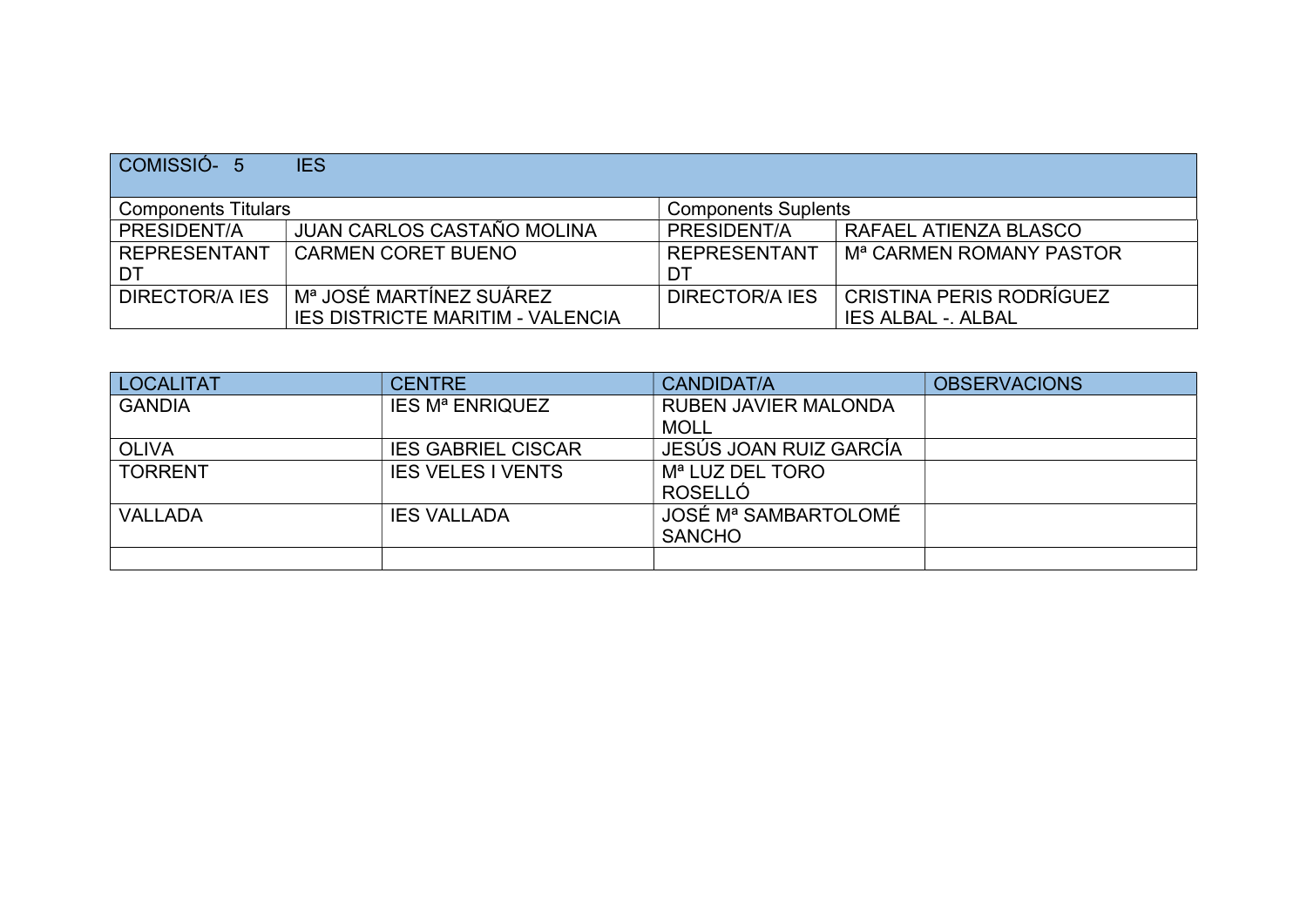| COMISSIÓ-6                 |                                                    |                            |                                                            |
|----------------------------|----------------------------------------------------|----------------------------|------------------------------------------------------------|
| <b>Components Titulars</b> |                                                    | <b>Components Suplents</b> |                                                            |
| PRESIDENT/A                | ANTONIO BERZAL JIMÉNEZ BRAVO                       | PRESIDENT/A                | MIGUEL LÓPEZ BIGORRA                                       |
| <b>REPRESENTANT</b><br>DT  | M <sup>a</sup> ELENA ORTIZ BALLESTER               | <b>REPRESENTANT</b><br>DT  | M <sup>a</sup> CARMEN ROMANY PASTOR                        |
| DIRECTOR/A                 | PATRICIA VICENTE PÉREZ<br>CEIP LA TORRE -- PATERNA | DIRECTOR/A                 | <b>MARIA AMPARO SANCHIS GASCO</b><br>CEIP ALFADALÍ - OLIVA |

| <b>LOCALITAT</b> | <b>CENTRE</b>                               | <b>CANDIDAT/A</b>                       | <b>OBSERVACIONS</b> |
|------------------|---------------------------------------------|-----------------------------------------|---------------------|
| <b>ALDAIA</b>    | <b>CEIP VICENTE BLASCO</b><br><b>IBÁÑEZ</b> | <b>DAVID ROMERO VALLINAS</b>            |                     |
| <b>ALDAIA</b>    | <b>CEIP GARCIA LORCA</b>                    | J. JOSÉ SEGUÍ PÉREZ                     |                     |
|                  |                                             |                                         |                     |
| <b>BETERA</b>    | <b>CEIP CAMP DEL TURIA</b><br>(2 CANDIDATS) | <b>AMPARO CLAVEL</b><br><b>DOMENECH</b> |                     |
|                  |                                             | ROSA ANA RIVADULLA<br><b>CERVERA</b>    |                     |
|                  |                                             |                                         |                     |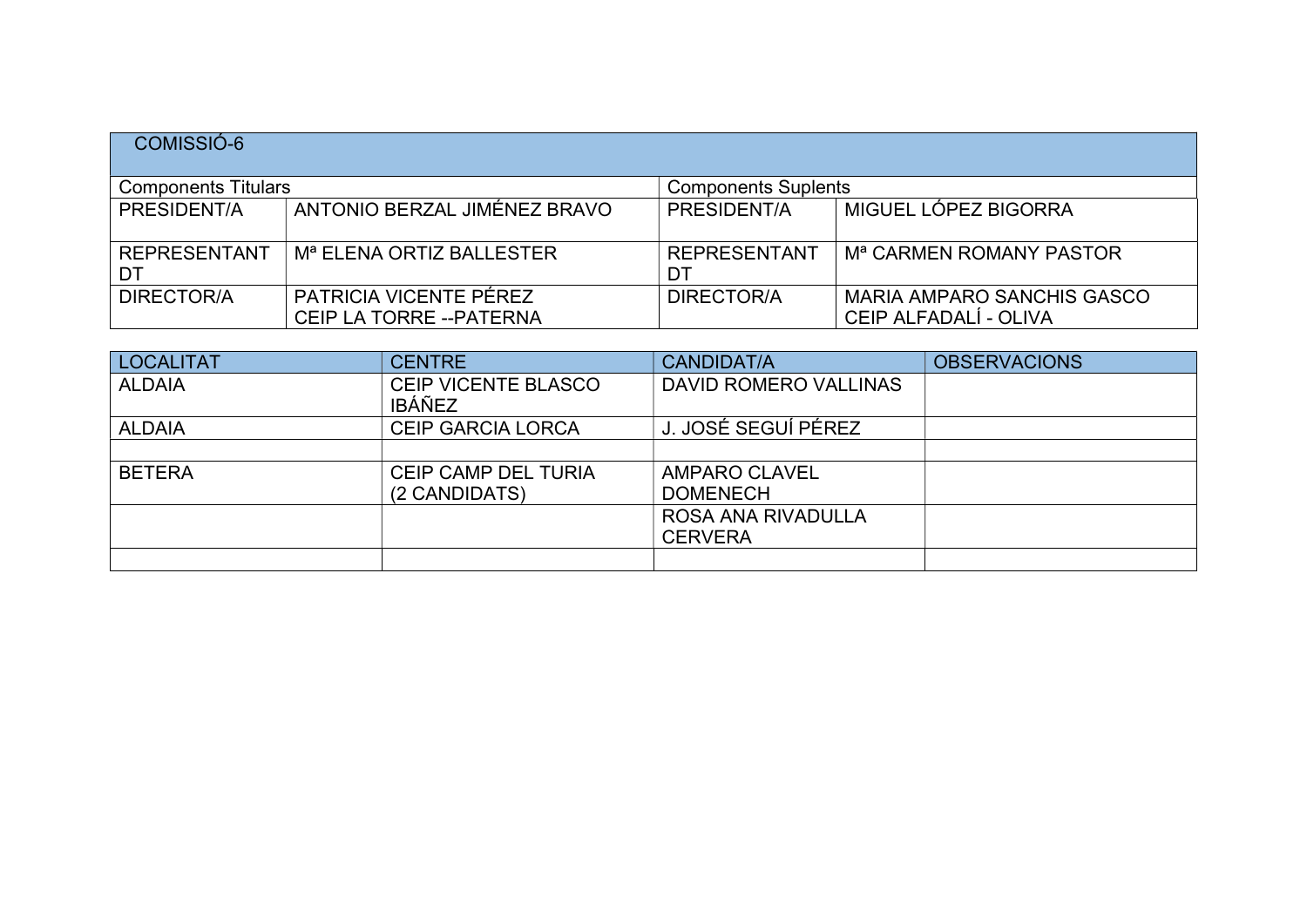| COMISSIÓ-7                 |                                   |                                      |                                |  |
|----------------------------|-----------------------------------|--------------------------------------|--------------------------------|--|
| <b>Components Titulars</b> |                                   | <b>Components Suplents</b>           |                                |  |
| PRESIDENT/A                | FRANCISCO ANTONIO SEVILLA GOLFE   | PRESIDENT/A<br>RAFAEL ATIENZA BLASCO |                                |  |
| REPRESENTANT               | ENRIQUE NOGUERA PERIBÁÑEZ         | <b>REPRESENTANT</b>                  | YOLANDA LÓPEZ SÁNCHEZ          |  |
| ⊤ DT                       |                                   | DT                                   |                                |  |
| DIRECTOR/A                 | M <sup>a</sup> JULIA SALORT SERRA | DIRECTOR/A                           | MANUEL GOZALVEZ RODENAS        |  |
|                            | CEIP EL CASTELL - ALMOINES        |                                      | CEIP SERRANO CLAVERO - REQUENA |  |

| <b>LOCALITAT</b>      | <b>CENTRE</b>               | <b>CANDIDAT/A</b>        | <b>OBSERVACIONS</b> |
|-----------------------|-----------------------------|--------------------------|---------------------|
| <b>VENTA DEL MORO</b> | CEIP MAESTRO VICTORIO       | LAURA GOMEZ MARTÍNEZ     |                     |
|                       | <b>MONTES</b>               |                          |                     |
| <b>XATIVA</b>         | <b>CEIP GOZALBES VERA</b>   | <b>CRISTINA GOZALBES</b> |                     |
|                       |                             | <b>TORMO</b>             |                     |
|                       |                             |                          |                     |
| <b>QUATRETONDA</b>    | <b>CEIP RAFAEL ALTAMIRA</b> | <b>DESIREE BENAVENT</b>  |                     |
|                       | (2 CANDIDATS)               | <b>CALATAYUD</b>         |                     |
|                       |                             | <b>AURORA BLASCO</b>     |                     |
|                       |                             | <b>BENAVENT</b>          |                     |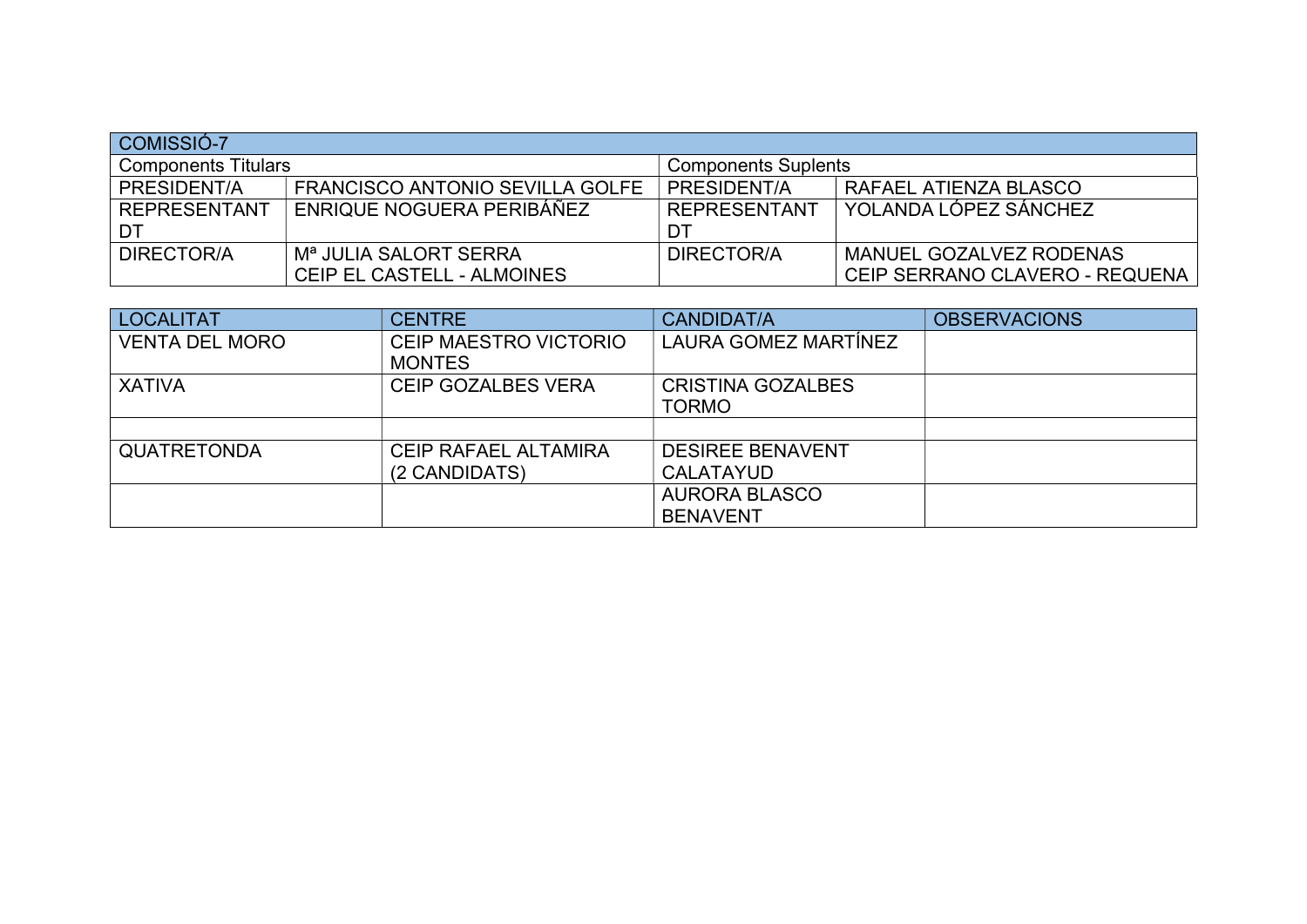| COMISSIO-8          |                                                          |                     |                          |  |  |
|---------------------|----------------------------------------------------------|---------------------|--------------------------|--|--|
|                     | <b>Components Titulars</b><br><b>Components Suplents</b> |                     |                          |  |  |
| PRESIDENT/A         | MARIA DEL CARMEN ORTI FERRE                              | PRESIDENT/A         | RAFAEL CARBONELL PERIS   |  |  |
| <b>REPRESENTANT</b> | MIGUEL ANGEL BREGEL HORSFIELD                            | <b>REPRESENTANT</b> | YOLANDA LOPEZ SANCHEZ    |  |  |
| DT                  |                                                          |                     |                          |  |  |
| DIRECTOR/A          | JORGE PAREDES GIMÉNEZ                                    | DIRECTOR/A          | SANTIAGO TEROL TORTOSA   |  |  |
|                     | CEIP ROSA SERRANO- PAIPORTA                              |                     | CEIP SANT MARC- BENIARJÓ |  |  |

| <b>LOCALITAT</b> | <b>CENTRE</b>              | CANDIDAT/A              | <b>OBSERVACIONS</b> |
|------------------|----------------------------|-------------------------|---------------------|
| <b>BELGIDA</b>   | <b>CEIP MARIANO JORNET</b> | SILVIA SANZ FASANAR     |                     |
|                  | <b>PERALES</b>             |                         |                     |
| MASSAMAGRELL     | CEIP OBISPO AMGÓ           | SABRINA CARLOS DOMENECH |                     |
| MASSAMAGRELL     | <b>CEIP SAN JUAN</b>       | SILVIA ALCACER MORALES  |                     |
|                  | EVANGELISTA                |                         |                     |
|                  |                            |                         |                     |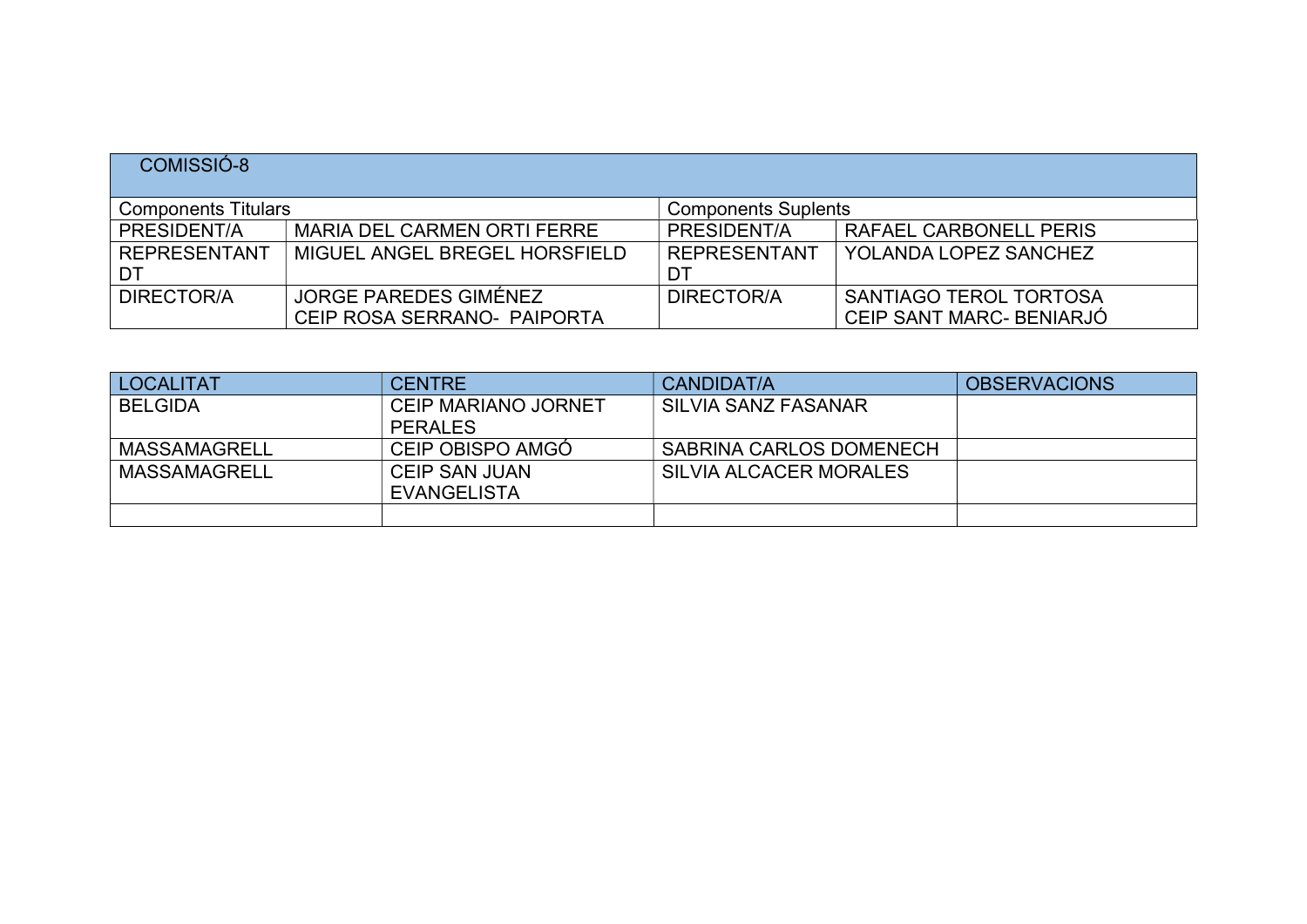| COMISSIÓ-9                 | CEIP - EI                          |                            |                            |
|----------------------------|------------------------------------|----------------------------|----------------------------|
| <b>Components Titulars</b> |                                    | <b>Components Suplents</b> |                            |
| PRESIDENT/A                | ROSARIO AROLAS ROMERO              | PRESIDENT/A                | RAFAEL CARBONELL PERIS     |
| <b>REPRESENTANT</b>        | <b>GUSTAVO MARTINEZ SERRANO</b>    | <b>REPRESENTANT</b>        | <b>GERMAN MORENO CARBO</b> |
| DT                         |                                    | DT                         |                            |
| <b>DIRECTOR/A</b>          | M <sup>a</sup> DOLORES TOMAS BRAVO | DIRECTOR/A                 | SOLEDAD GALCEDO HINAREJOS  |
|                            | CEIP TOMÁS DE MONTAÑANA -          |                            | CRA EL TEJO – CAMPO ARCIS  |
|                            | <b>VALENCIA</b>                    |                            |                            |

| <b>LOCALITAT</b> | <b>CENTRE</b>      | <b>CANDIDAT/A</b>                  | <b>OBSERVACIONS</b> |
|------------------|--------------------|------------------------------------|---------------------|
|                  |                    |                                    |                     |
| <b>PUZOL</b>     | EI LA MILOTXA      | ROSANA BERMUDEZ<br><b>TORRENTE</b> |                     |
|                  |                    |                                    |                     |
| <b>MONTESA</b>   | CEIP BLASCO IBÁÑEZ | SONIA PAL MARTÍNEZ                 |                     |
|                  |                    |                                    |                     |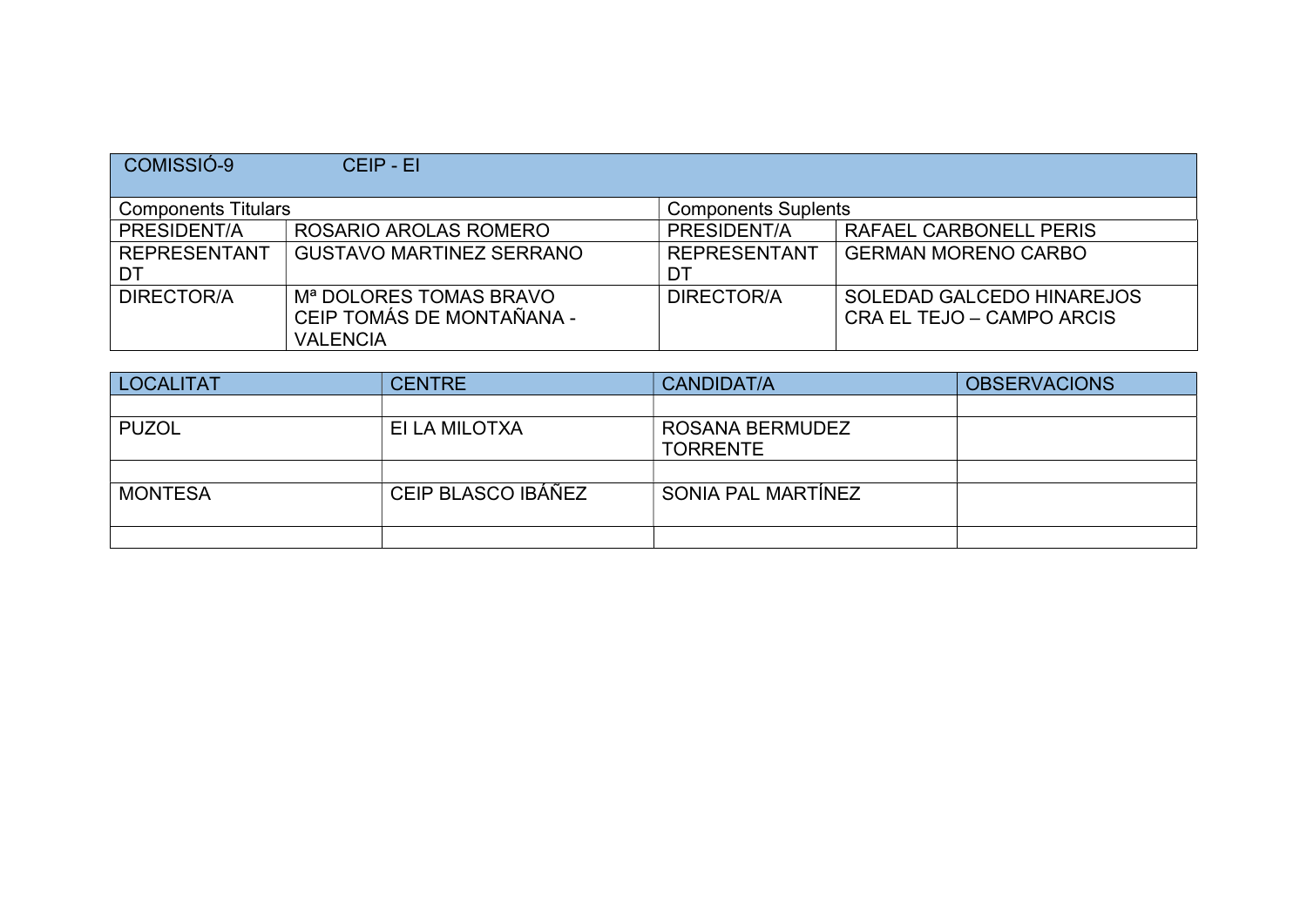| COMISSIÓ-10                | <b>CEIP - CRA</b>                                         |                            |                                                         |
|----------------------------|-----------------------------------------------------------|----------------------------|---------------------------------------------------------|
| <b>Components Titulars</b> |                                                           | <b>Components Suplents</b> |                                                         |
| PRESIDENT/A                | VIRGINIA JIMÉNEZ MARTÍNEZ                                 | PRESIDENT/A                | <b>JOAQUIN SANS DE GALDEANO</b><br><b>ARMERO</b>        |
| <b>REPRESENTANT</b><br>DT  | ALFONS QUESADA TORMOS                                     | <b>REPRESENTANT</b><br>DT  | <b>GERMAN MORENO CARBO</b>                              |
| DIRECTOR/A                 | VICENT RIPOLL CATALÁ<br>CEIP BALLESTER FANDOS -- VALENCIA | DIRECTOR/A                 | ALBERTO PEREZ MONTERDE<br>CEIP ENRIQUE RAMBAL - REQUENA |

| LOCALITAT       | <b>CENTRE</b>                             | CANDIDAT/A                       | <b>OBSERVACIONS</b> |
|-----------------|-------------------------------------------|----------------------------------|---------------------|
| <b>BENIMODO</b> | CEIP JOSEP GIL I HERVÁS                   | <b>JOSEFINA GIMENO TORRES</b>    |                     |
| <b>BUGARRA</b>  | <b>CRA BAJO TURIA</b>                     | <b>MATEO ROYO BALLESTER</b>      |                     |
|                 |                                           |                                  |                     |
| <b>GILET</b>    | <b>CEIP TIERO GALVAN</b><br>(2 CANDIDATS) | M <sup>a</sup> AMPARO LINDO PUIG |                     |
|                 |                                           | <b>IVAN GARCIA LÓPEZ</b>         |                     |
|                 |                                           |                                  |                     |
|                 |                                           |                                  |                     |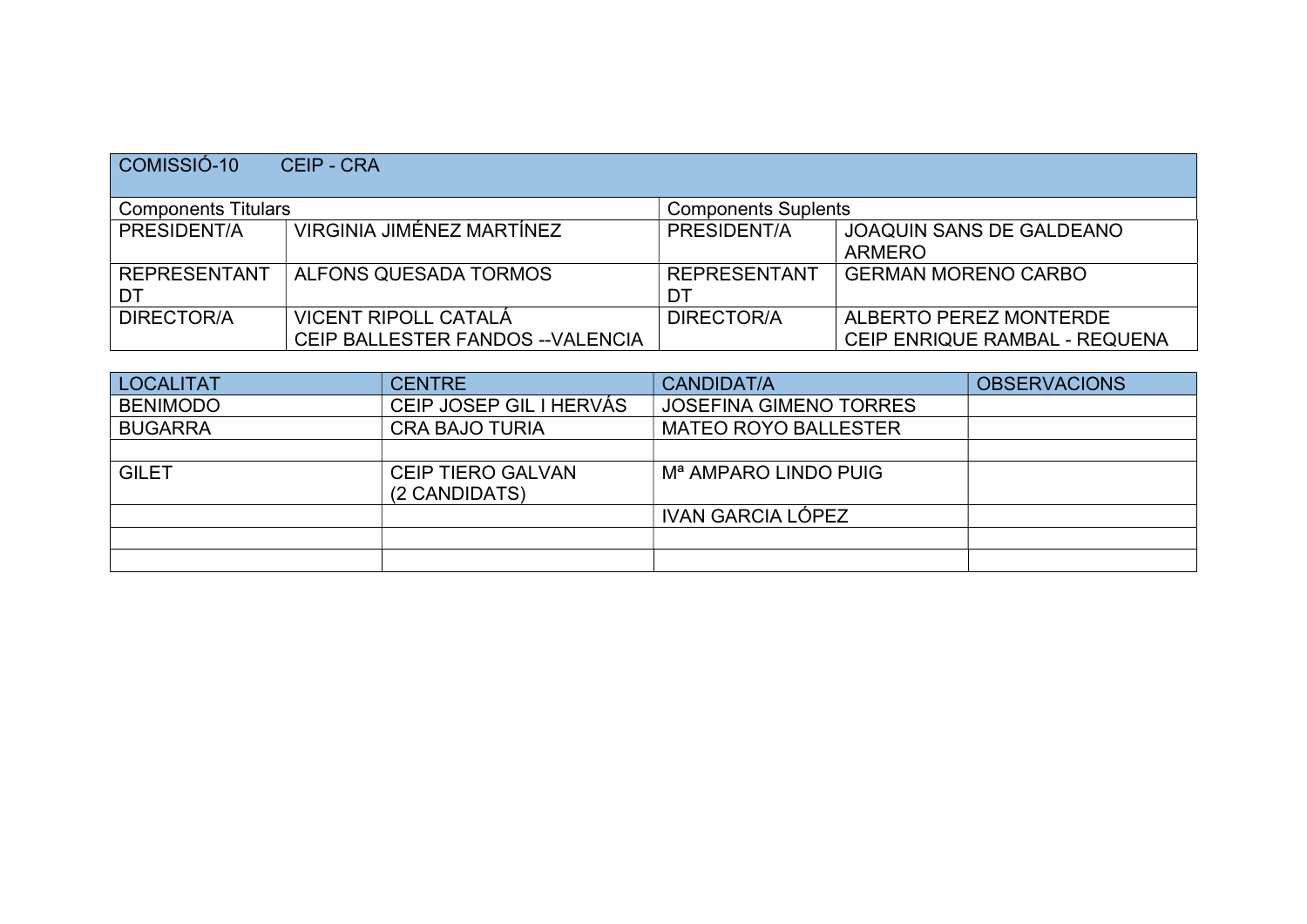| COMISSIÓ - 11              | <b>CEIP - CRA</b>                                                                 |                            |                                                          |
|----------------------------|-----------------------------------------------------------------------------------|----------------------------|----------------------------------------------------------|
| <b>Components Titulars</b> |                                                                                   | <b>Components Suplents</b> |                                                          |
| PRESIDENT/A                | M <sup>a</sup> INMACULADA VAQUERO GARCIA                                          | PRESIDENT/A                | <b>JOAQUIN SANS DE GALDEANO</b><br><b>ARMERO</b>         |
| <b>REPRESENTANT</b><br>DT  | JOSÉ RAÚL RAMÍREZ JIMÉNEZ                                                         | <b>REPRESENTANT</b><br>DT  | <b>GERMAN MORENO CARBO</b>                               |
| DIRECTOR/A                 | <b>VICENT MAÑES BERTOLÍN</b><br>CEIP BERTOMEU LLORENS I ROYO.<br><b>CATARROJA</b> | DIRECTOR/A                 | <b>ENRIQUE MIOTA RUIZ</b><br>CEIP CANÓNIGO MUÑOZ - UTIEL |

| <b>LOCALITAT</b>              | <b>CENTRE</b>           | CANDIDAT/A                     | <b>OBSERVACIONS</b> |
|-------------------------------|-------------------------|--------------------------------|---------------------|
| <b>JOC NOU DE SANT JERONI</b> | <b>CRA RIU VERNISSA</b> | <b>INMACULADA FERRER SOLER</b> |                     |
| <b>VALENCIA</b>               | CEIP JESÚS              | <b>HECTOR FERNÁNDEZ</b>        |                     |
|                               |                         | <b>DOMENECH</b>                |                     |
| <b>VALENCIA</b>               | CEIP JOSÉ SOTO MICÓ     | ALVARO BEAS MONTAÑES           |                     |
|                               |                         |                                |                     |
|                               |                         |                                |                     |
|                               |                         |                                |                     |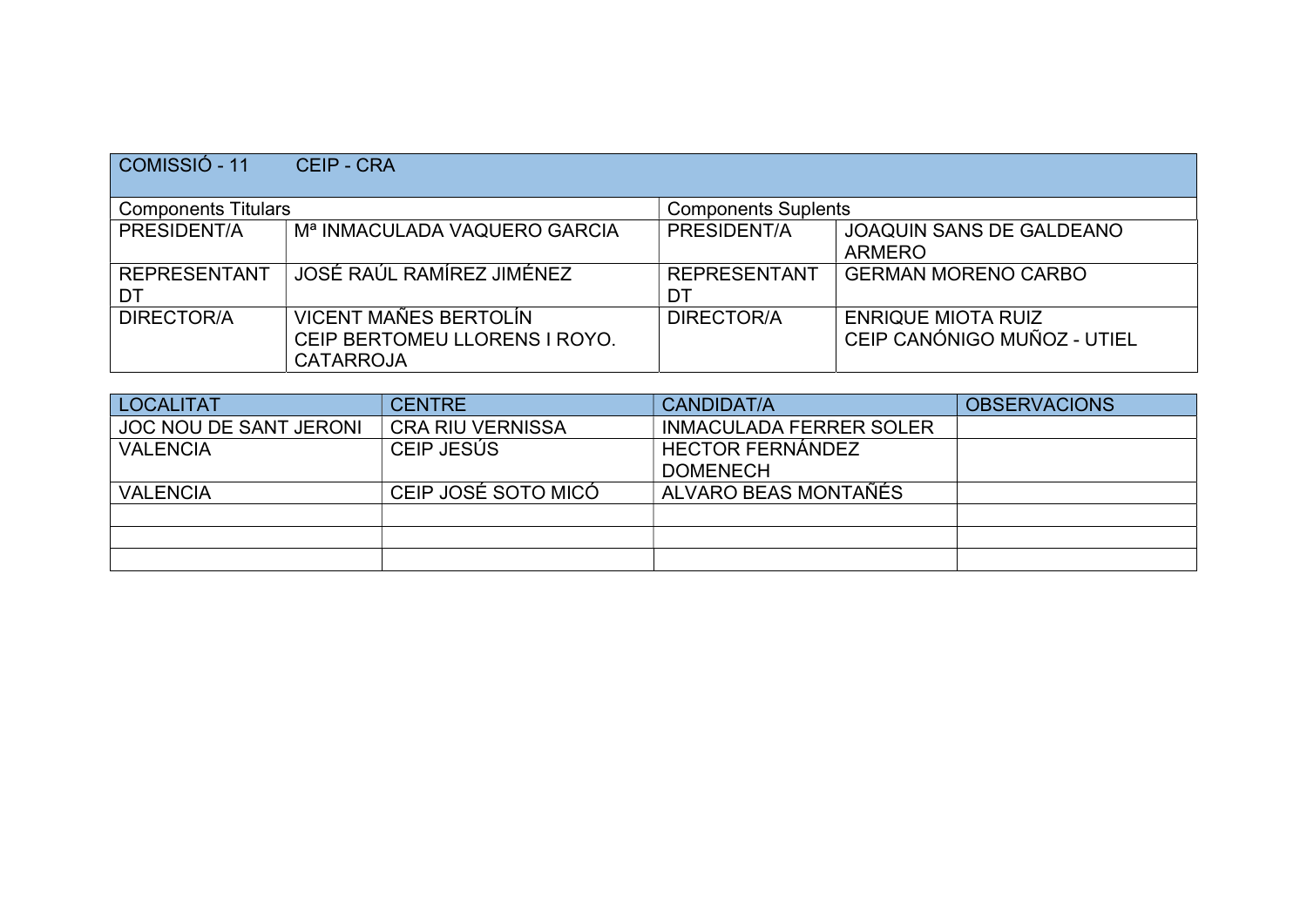| COMISSIÓ-12                |                                                           |                            |                                                         |  |
|----------------------------|-----------------------------------------------------------|----------------------------|---------------------------------------------------------|--|
| <b>Components Titulars</b> |                                                           | <b>Components Suplents</b> |                                                         |  |
| PRESIDENT/A                | CONCEPCIÓN TOMÁS BRAVO                                    | PRESIDENT/A                | <b>JOAQUIN SANS DE GALDEANO</b><br><b>ARMERO</b>        |  |
| <b>REPRESENTANT</b><br>DT  | ANTONIO ZAMORA NIEVA                                      | <b>REPRESENTANT</b><br>DT  | JOSÉ VICENTE RAMÍREZ FAYOS                              |  |
| <b>DIRECTOR/A</b>          | BEGOÑA APARICI MATOSES<br><b>CEIP LES ARTS - VALENCIA</b> | DIRECTOR/A                 | YOLANDA ARENAS CARRETERO<br>CEIP 8 D'ABRIL -- BENAGEBER |  |

| <b>LOCALITAT</b> | <b>CENTRE</b>            | CANDIDAT/A                          | <b>OBSERVACIONS</b> |
|------------------|--------------------------|-------------------------------------|---------------------|
| <b>XIRIVELLA</b> | <b>CEIP MIGUEL DE</b>    | <b>GEMA CALERO PARRA</b>            |                     |
|                  | <b>CERVANTES</b>         |                                     |                     |
| <b>XIRIVELLA</b> | CEIP RAMÓN Y CAJAL       | <b>OSCAR VICENTE CANDEL</b>         |                     |
|                  |                          | <b>CEBRIAN</b>                      |                     |
| <b>XIRIVELLA</b> | <b>CEIP VICENT TOSCA</b> | M <sup>a</sup> AMPARO BURGOS PORTER |                     |
| <b>CANALS</b>    | CEIP PAPA CALIXTO III    | <b>MONICA MONTELL TORMO</b>         |                     |
|                  |                          |                                     |                     |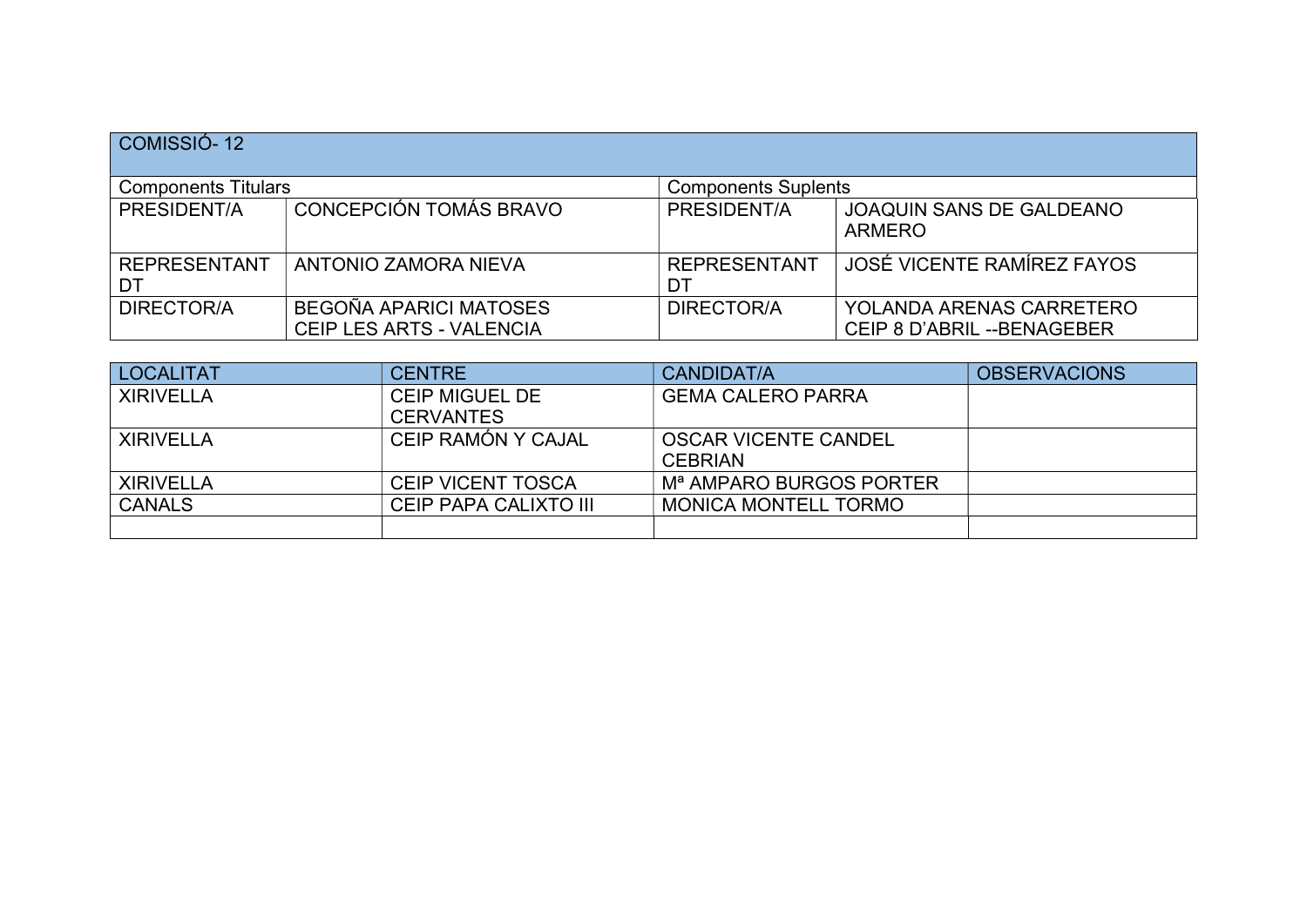| COMISSIÓ - 13       |                                                          |                     |                               |  |  |
|---------------------|----------------------------------------------------------|---------------------|-------------------------------|--|--|
|                     | <b>Components Titulars</b><br><b>Components Suplents</b> |                     |                               |  |  |
| PRESIDENT/A         | <b>SUSANA SORRIBES MEMBRADO</b>                          | PRESIDENT/A         | ANTONIO LÓPEZ HEREDIA         |  |  |
| <b>REPRESENTANT</b> | PEDRO JOSÉ HERREROS MARTÍNEZ                             | <b>REPRESENTANT</b> | JOSÉ VICENTE RAMÍREZ FAYOS    |  |  |
| DT                  |                                                          | DT                  |                               |  |  |
| DIRECTOR/A          | <b>JAUME BOSCH FURIO</b>                                 | DIRECTOR/A          | <b>MILAGROS PERIS PERIS</b>   |  |  |
|                     | CEIP MANUEL GONZÁLEZ- BENIFARAIG                         |                     | CEIP MAS DEL SOTO - RIBARROJA |  |  |

| <b>LOCALITAT</b>            | <b>CENTRE</b>            | CANDIDAT/A                     | <b>OBSERVACIONS</b> |
|-----------------------------|--------------------------|--------------------------------|---------------------|
| <b>CANET D'EN BERENGUER</b> | <b>CEIP LES PALMERES</b> | <b>FRANCISCO SOLSONA</b>       |                     |
|                             |                          | <b>TORTAJADA</b>               |                     |
| <b>VALENCIA</b>             | <b>CEIP MONTEOLIVET</b>  | ADAM BADENES ROIG              |                     |
| <b>VALENCIA</b>             | <b>CEIP PABLO NERUDA</b> | M <sup>a</sup> ANGELES CARDESA |                     |
|                             |                          | <b>SERRANO</b>                 |                     |
|                             |                          |                                |                     |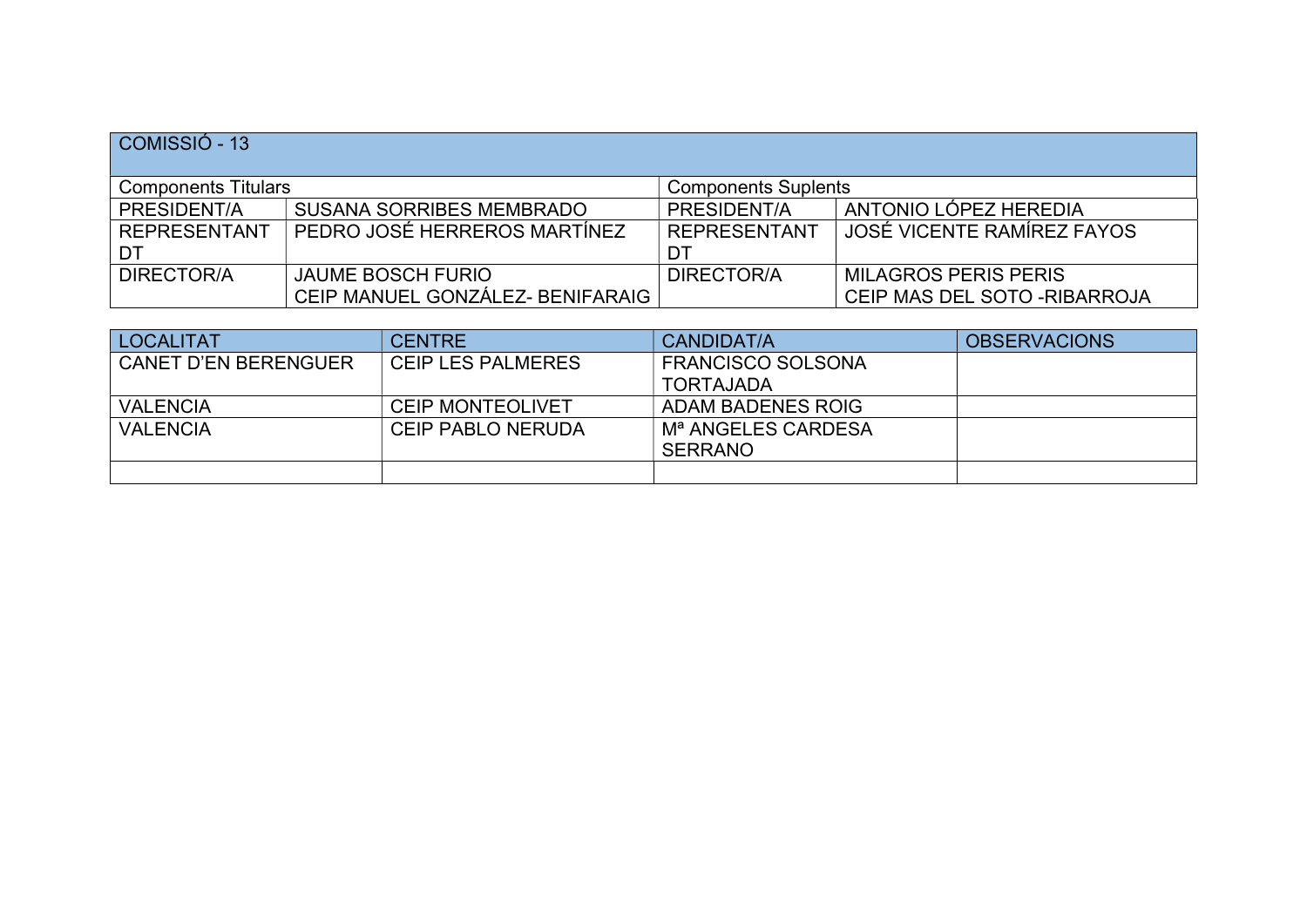| COMISSIO-14                                              | CEIP - CRA                        |                     |                                |  |
|----------------------------------------------------------|-----------------------------------|---------------------|--------------------------------|--|
| <b>Components Titulars</b><br><b>Components Suplents</b> |                                   |                     |                                |  |
| PRESIDENT/A                                              | PEDRO JOSÉ GRANDA RIDAURA         | PRESIDENT/A         | ANTONIO LÓPEZ HEREDIA          |  |
| <b>REPRESENTANT</b>                                      | <b>JUAN SALVADOR OLIVER</b>       | <b>REPRESENTANT</b> | <b>JOAQUIN PARDO HERNANDO</b>  |  |
| DT                                                       | CATELLANO                         | DT                  |                                |  |
| DIRECTOR/A                                               | ROSARIO FERNÁNDEZ CARPINTERO      | DIRECTOR/A          | <b>CONSUELO CANO DOMINGUEZ</b> |  |
|                                                          | <b>CEIP LES ARENES - VALENCIA</b> |                     | CEIP LA COMA- PATERNA          |  |

| <b>LOCALITAT</b> | <b>CENTRE</b>          | CANDIDAT/A               | <b>OBSERVACIONS</b> |
|------------------|------------------------|--------------------------|---------------------|
| MONTIXELVO       | <b>CRA SERRA DE</b>    | HILDRA MOMPÓ ALBERT      |                     |
|                  | <b>BENICADELL</b>      |                          |                     |
| <b>PETRÉS</b>    | CEIP DOMINGUEZ ROCA    | . PAU ESTELLÉS MONTALT   |                     |
| <b>VALENCIA</b>  | CEIP CIUDAD DE BOLONIA | ALICIA ZACARÉS SANMARTÍN |                     |
|                  |                        |                          |                     |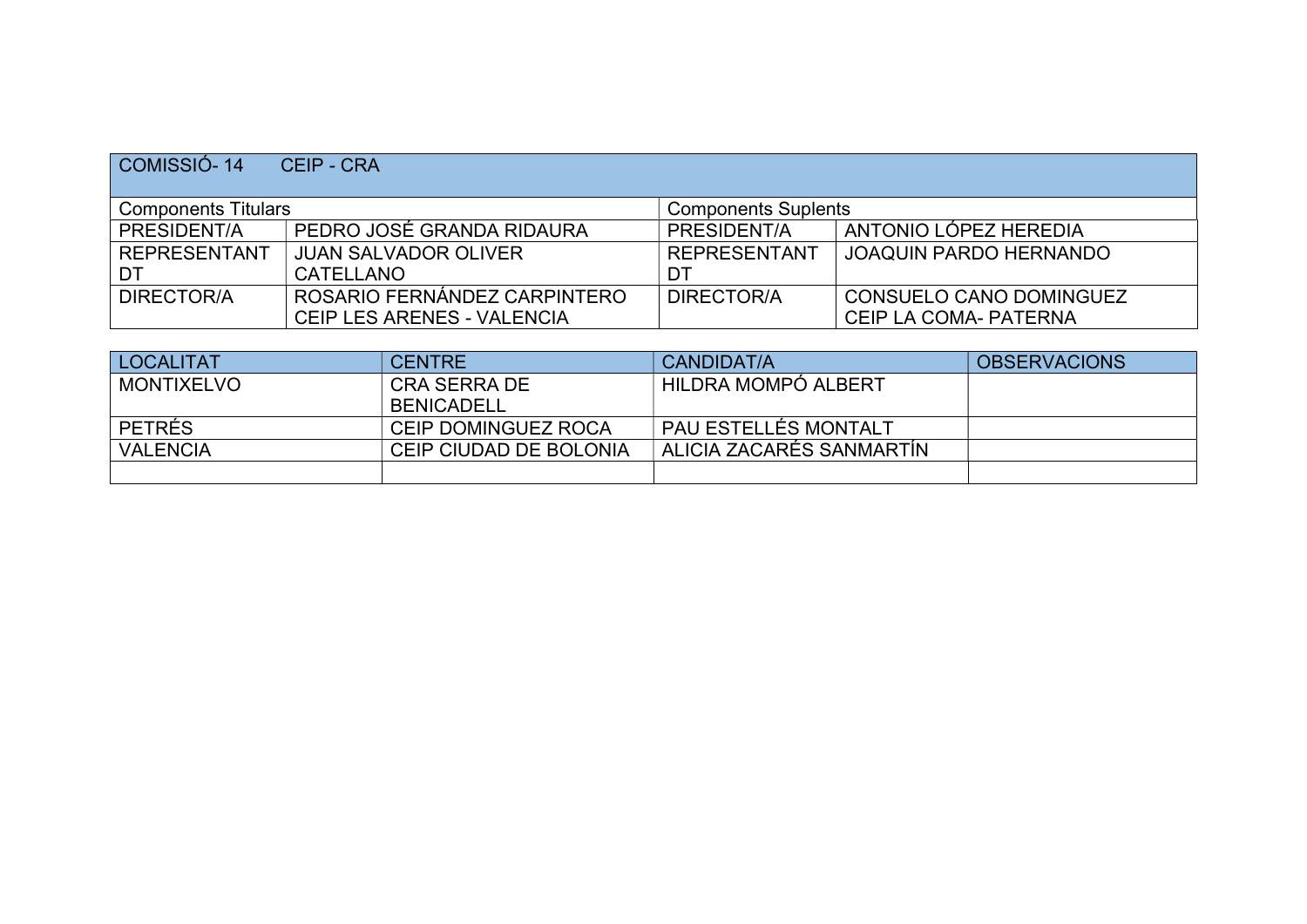| COMISSIÓ-15                | <b>IES-EOI</b>                                                  |                            |                                                             |
|----------------------------|-----------------------------------------------------------------|----------------------------|-------------------------------------------------------------|
| <b>Components Titulars</b> |                                                                 | <b>Components Suplents</b> |                                                             |
| PRESIDENT/A                | JOSÉ PASCUAL HERNÁNDEZ LLÁCER                                   | PRESIDENT/A                | <b>MANUEL ORTIZ LOBATO</b>                                  |
| <b>REPRESENTANT</b><br>DT  | M <sup>a</sup> AMPARO MARTINEZ HERNÁNDEZ                        | <b>REPRESENTANT</b><br>DT  | <b>JOAQUIN PARDO HERNANDO</b>                               |
| DIRECTOR/A                 | <b>SALVADOR PEREZ BADENES</b><br><b>IES CABANYAL - VALENCIA</b> | DIRECTOR/A                 | <b>CRISTINA PERIS RODRÍGUEZ</b><br><b>IES ALBAL - ALBAL</b> |

| <b>LOCALITAT</b> | <b>CENTRE</b>               | CANDIDAT/A                   | <b>OBSERVACIONS</b> |
|------------------|-----------------------------|------------------------------|---------------------|
| POBLA VALLBONA   | <b>IES LA VEREDA</b>        | MARIA ICIAR DE OTEIZA GALDÓN |                     |
| LA POBLA LLARGA  | <b>IES PERE D'ESPLUGUES</b> | REBECA REDONDO CHORDA        |                     |
| VILLAMARXANT     | <b>IES LES RONDALLES</b>    | JOSÉ LORENZO LAPIEDRA SAN    |                     |
|                  |                             | <b>MARTIN</b>                |                     |
| <b>LLIRIA</b>    | EOI                         | <b>MARIE VIRGINIE PULGAS</b> |                     |
|                  |                             |                              |                     |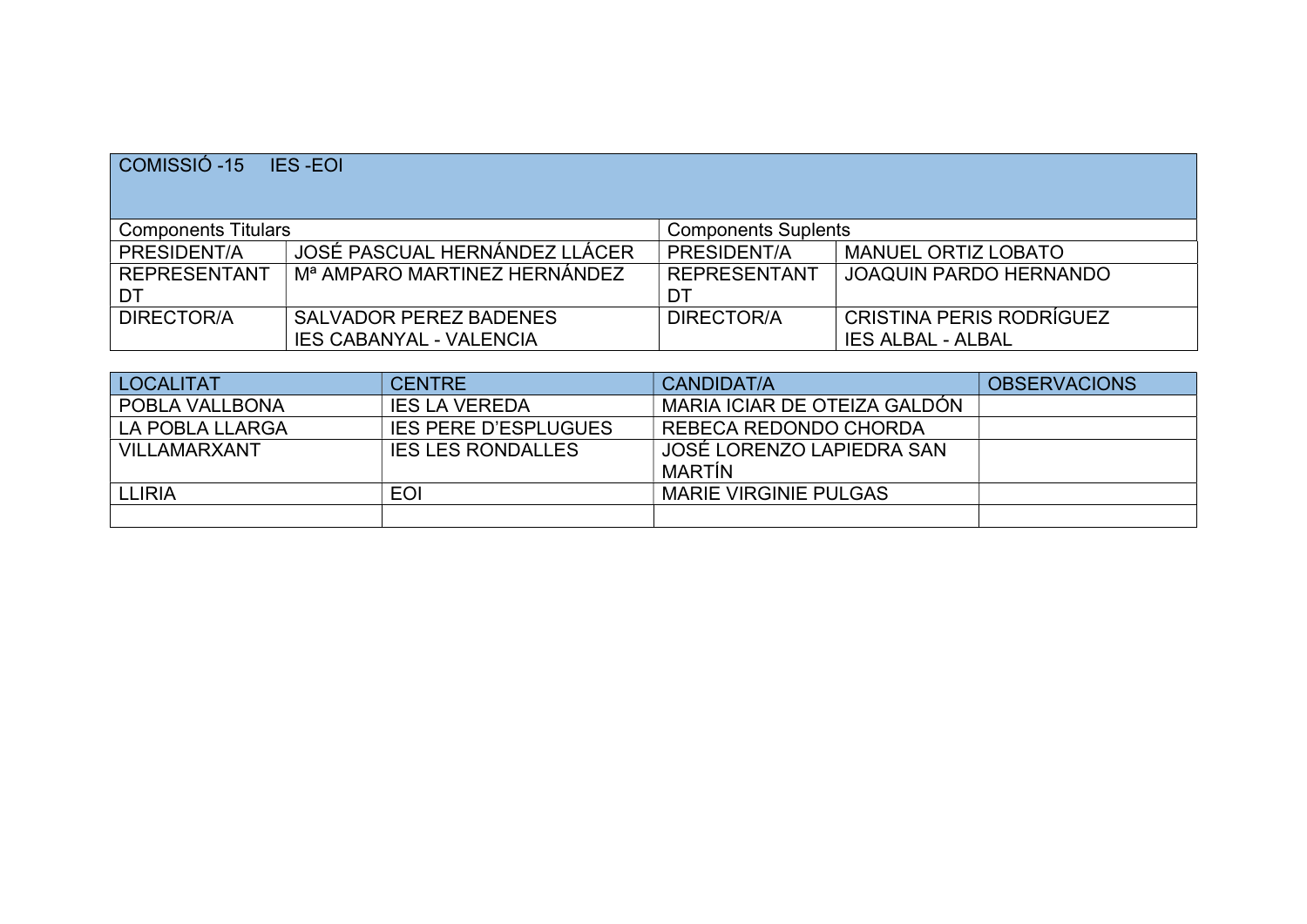## COMISSIÓ.-16

| <b>Components Titulars</b> |                              | <b>Components Suplents</b> |                              |
|----------------------------|------------------------------|----------------------------|------------------------------|
| PRESIDENT/A                | NURIA SOLER MARTÍNEZ         | PRESIDENT/A                | <b>MANUEL ORTIZ LOBATO</b>   |
| <b>REPRESENTANT</b>        | RAFAEL CLARI CASTERA         | <b>REPRESENTANT</b>        | ANA MARÍA RAMIREZ SANTIGOSA  |
| DT                         |                              | DT                         |                              |
| DIRECTOR/A                 | MARIA ALEGRIA HERNÁNDEZ      | DIRECTOR/A                 | ! Mª MONSERRAT GÓMEZ GARCÍA  |
|                            | CEIP VICENTE TRENCO- MONCADA |                            | CEIP BEATO CARMELO - REAL DE |
|                            |                              |                            | <b>GANDIA</b>                |

| <b>LOCALITAT</b>   | <b>CENTRE</b>          | CANDIDAT/A                          | <b>OBSERVACIONS</b> |
|--------------------|------------------------|-------------------------------------|---------------------|
| <b>PTO SAGUNTO</b> | <b>CEIP LA PINAETA</b> | <b>SUSANA GEA HUARTE</b>            |                     |
| <b>PTO SAGUNTO</b> | CEIP MEDITERRÁNEO      | M <sup>a</sup> CARMEN LÓPEZ CRESPIN |                     |
| <b>PTO SAGUNTO</b> | CEIP NTRA SRA DE       | PEDRO MARCO CUADRADO                |                     |
|                    | BEGOÑA                 |                                     |                     |
| <b>VALENCIA</b>    | <b>CEIP SAN PEDRO</b>  | FELIPE PEREA SÁNCHEZ                |                     |
|                    |                        |                                     |                     |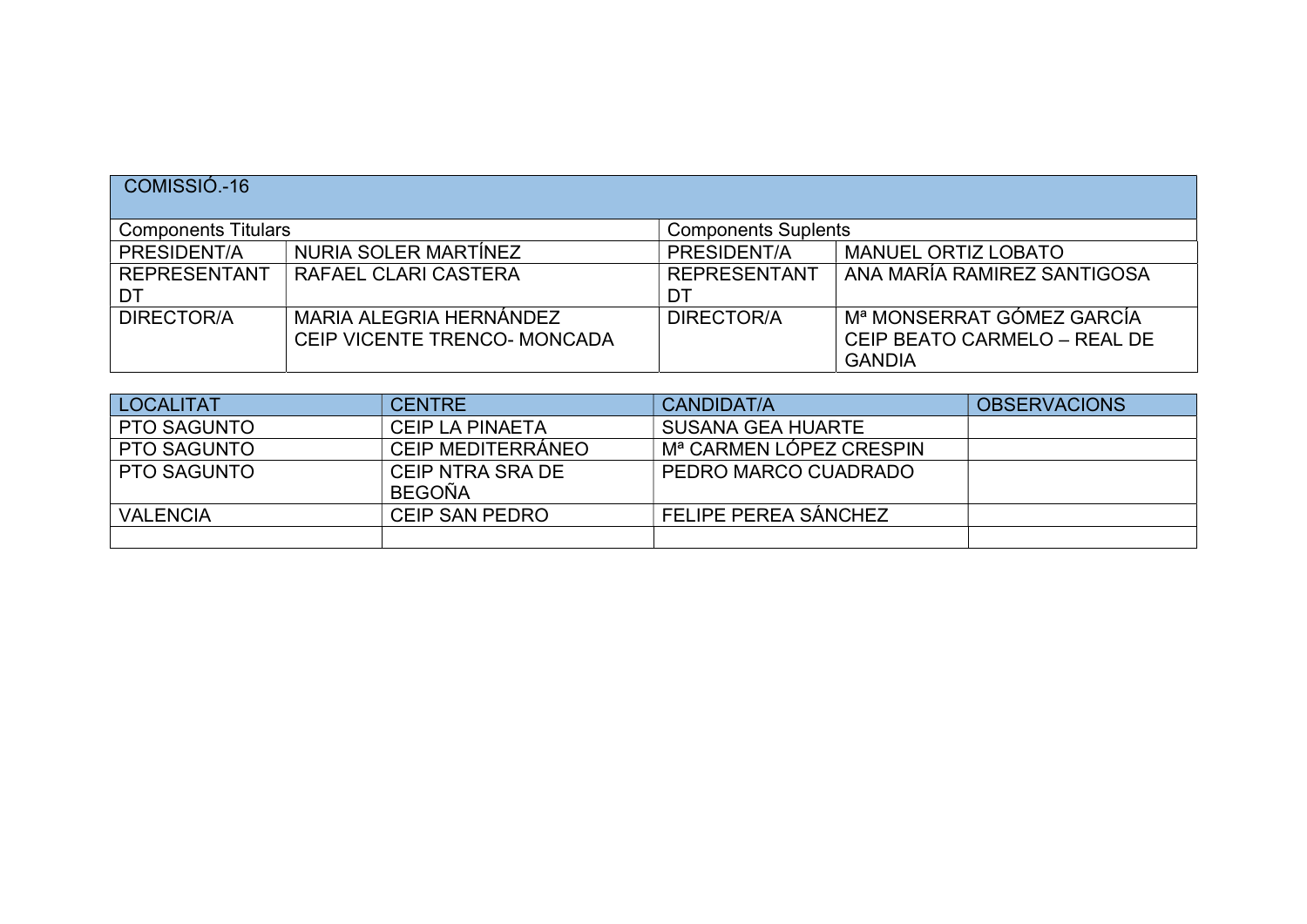| COMISSIÓ-17         |                                                          |                     |                             |  |  |
|---------------------|----------------------------------------------------------|---------------------|-----------------------------|--|--|
|                     | <b>Components Titulars</b><br><b>Components Suplents</b> |                     |                             |  |  |
| PRESIDENT/A         | ANGEL FRANCISCO RIBERA HERMANO                           | PRESIDENT/A         | <b>MANUEL ORTIZ LOBATO</b>  |  |  |
| <b>REPRESENTANT</b> | ROSA MARÍA ROIG OLTRA                                    | <b>REPRESENTANT</b> | ANA MARIA RAMÍREZ SANTIGOSA |  |  |
| DT                  |                                                          | DT                  |                             |  |  |
| DIRECTOR/A          | DAVID MASCARELL ESCRIVA                                  | DIRECTOR/A          | CONSUELO CANO DOMINGUES     |  |  |
|                     | CEIP JOSÉ PEDROS - PILES                                 |                     | CEIP LA COMA - PATERNA      |  |  |

| <b>LOCALITAT</b> | <b>CENTRE</b>            | CANDIDAT/A             | <b>OBSERVACIONS</b> |
|------------------|--------------------------|------------------------|---------------------|
| <b>CHELLA</b>    | <b>CEIP JUAN LACOMBA</b> | ⊢Mª JOSÉ TALÓN GRANERO |                     |
|                  | <b>GUILLOT</b>           |                        |                     |
| <b>RIBARROJA</b> | CEIP CAMP DEL TURIA      | MÓNICA TORRES CASTRO   |                     |
| <b>RIBARROJA</b> | <b>CEIP CERVANTES</b>    | PATRICIA SÁEZ LASSO    |                     |
|                  |                          |                        |                     |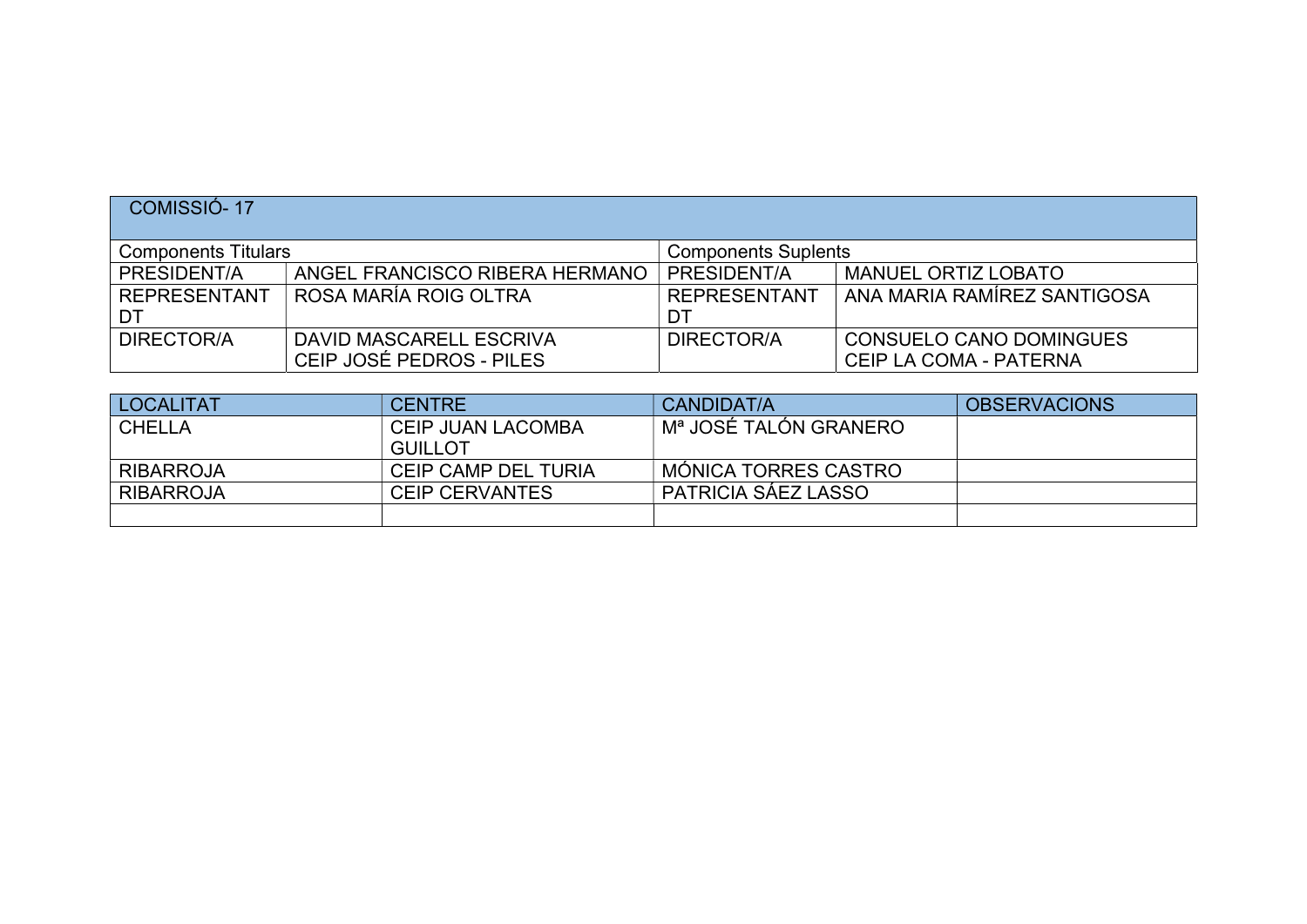| COMISSIÓ - 18              |                                                                    |                            |                                                             |
|----------------------------|--------------------------------------------------------------------|----------------------------|-------------------------------------------------------------|
| <b>Components Titulars</b> |                                                                    | <b>Components Suplents</b> |                                                             |
| PRESIDENT/A                | JOSEFINA DESAMPARADOS LÓPEZ<br><b>PUCHOL</b>                       | PRESIDENT/A                | <b>ISMAEL MARTÍNEZ RUIZ</b>                                 |
| <b>REPRESENTANT</b><br>DT  | ANGEL SIMÓN BERZAL JIMÉNEZ<br><b>BRAVO</b>                         | <b>REPRESENTANT</b><br>DT  | ANA MARIA RAMÍREZ SANTIGOSA                                 |
| DIRECTOR/A                 | M <sup>a</sup> ANGELES LLOPIS CERDÁ<br>CRA RIU VERNISSA - VERNISSA | DIRECTOR/A                 | YOLANDA ARENAS CARRETERO<br><b>CEIP 8'ABRIL - BENAGEVER</b> |

| <b>LOCALITAT</b>      | <b>CENTRE</b>           | CANDIDAT/A                 | <b>OBSERVACIONS</b> |
|-----------------------|-------------------------|----------------------------|---------------------|
| <b>TAVERNES DE LA</b> | <b>CEIP SANT MIQUEL</b> | <b>ENRIQ BORRAS CHOFRE</b> |                     |
| <b>VALLDIGNA</b>      |                         |                            |                     |
| <b>VALENCA</b>        | CEIP SAN JOSÉ DE        | ELISA SORIANO BELDA        |                     |
|                       | <b>CALASANZ</b>         |                            |                     |
| <b>VALENCIA</b>       | CEIP SAN JUAN DE RIBERA | Mª DOLORES TORÁN CISCAR    |                     |
|                       |                         |                            |                     |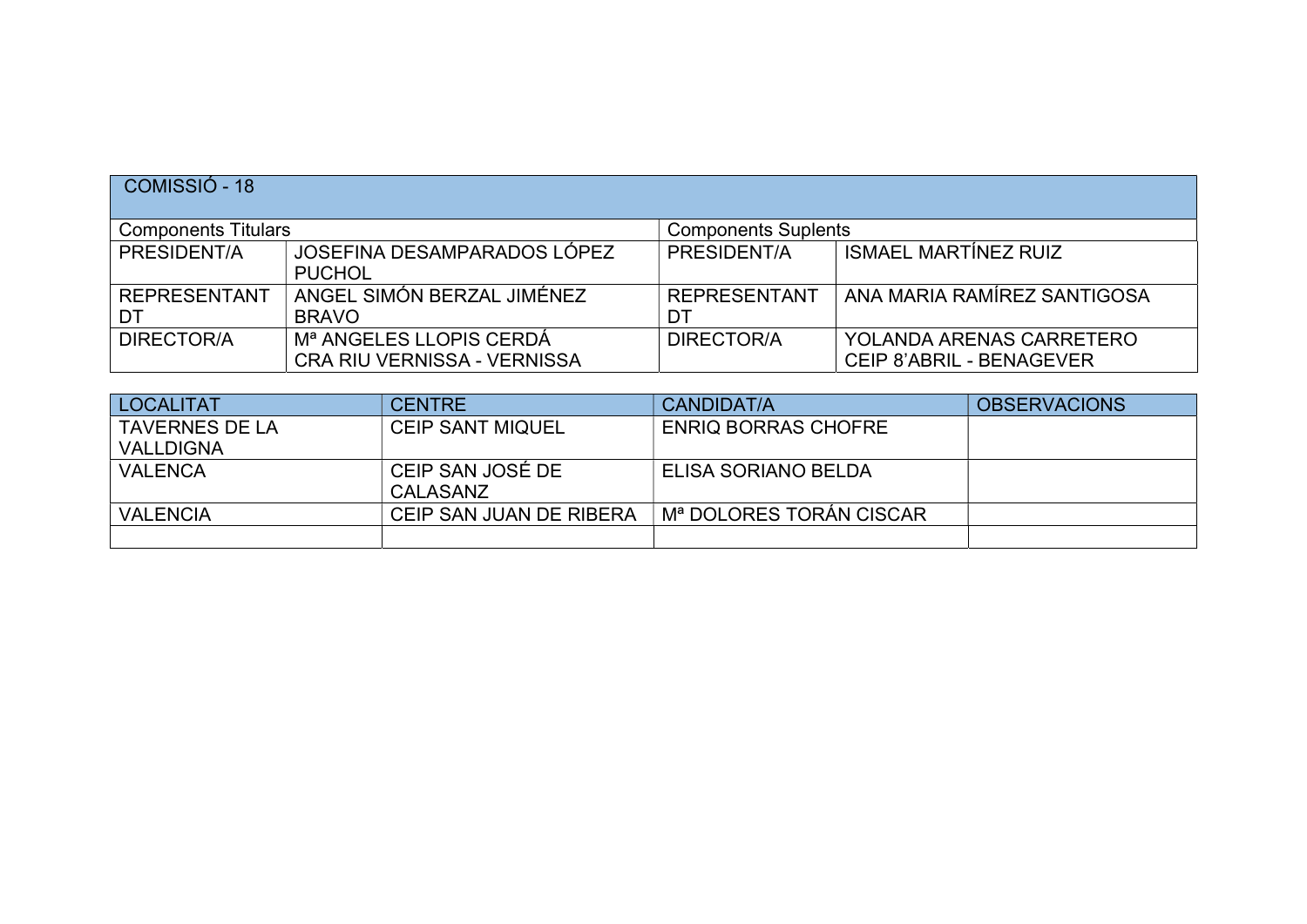| COMISSIÓ-19                |                                                        |                            |                                                                            |
|----------------------------|--------------------------------------------------------|----------------------------|----------------------------------------------------------------------------|
| <b>Components Titulars</b> |                                                        | <b>Components Suplents</b> |                                                                            |
| PRESIDENT/A                | LAURA NAVARRO GUEROLA                                  | PRESIDENT/A                | <b>ISMAEL MARTÍNEZ RUIZ</b>                                                |
| <b>REPRESENTANT</b><br>DT  | LUÍS TORRES OTERO                                      | <b>REPRESENTANT</b><br>DT  | <b>ISABEL JIMÉNEZ GUTIERREZ</b>                                            |
| <b>DIRECTOR/A</b>          | <b>CARMEN CORTEL AZNAR</b><br>CRA LA COSTERA -- XATIVA | DIRECTOR/A                 | Mª MONSERRAT GÓMEZ GARCÍA<br>CEIP BEATO CARMELO - REAL DE<br><b>GANDIA</b> |

| <b>LOCALITAT</b> | <b>CENTRE</b>         | <b>CANDIDAT/A</b>             | <b>OBSERVACIONS</b> |
|------------------|-----------------------|-------------------------------|---------------------|
| <b>VALENCIA</b>  | <b>CEIP CERVANTES</b> | MIRELLA SORIANO CIVERA        |                     |
| <b>FORTALENY</b> | CEIP SAN ANTONIO ABAD | SALVADOR PEDRÓS SALA          |                     |
| <b>GODELLA</b>   | CEIP CERVANTES        | <b>GLORIA ALBEROLA ALBORS</b> |                     |
|                  |                       |                               |                     |